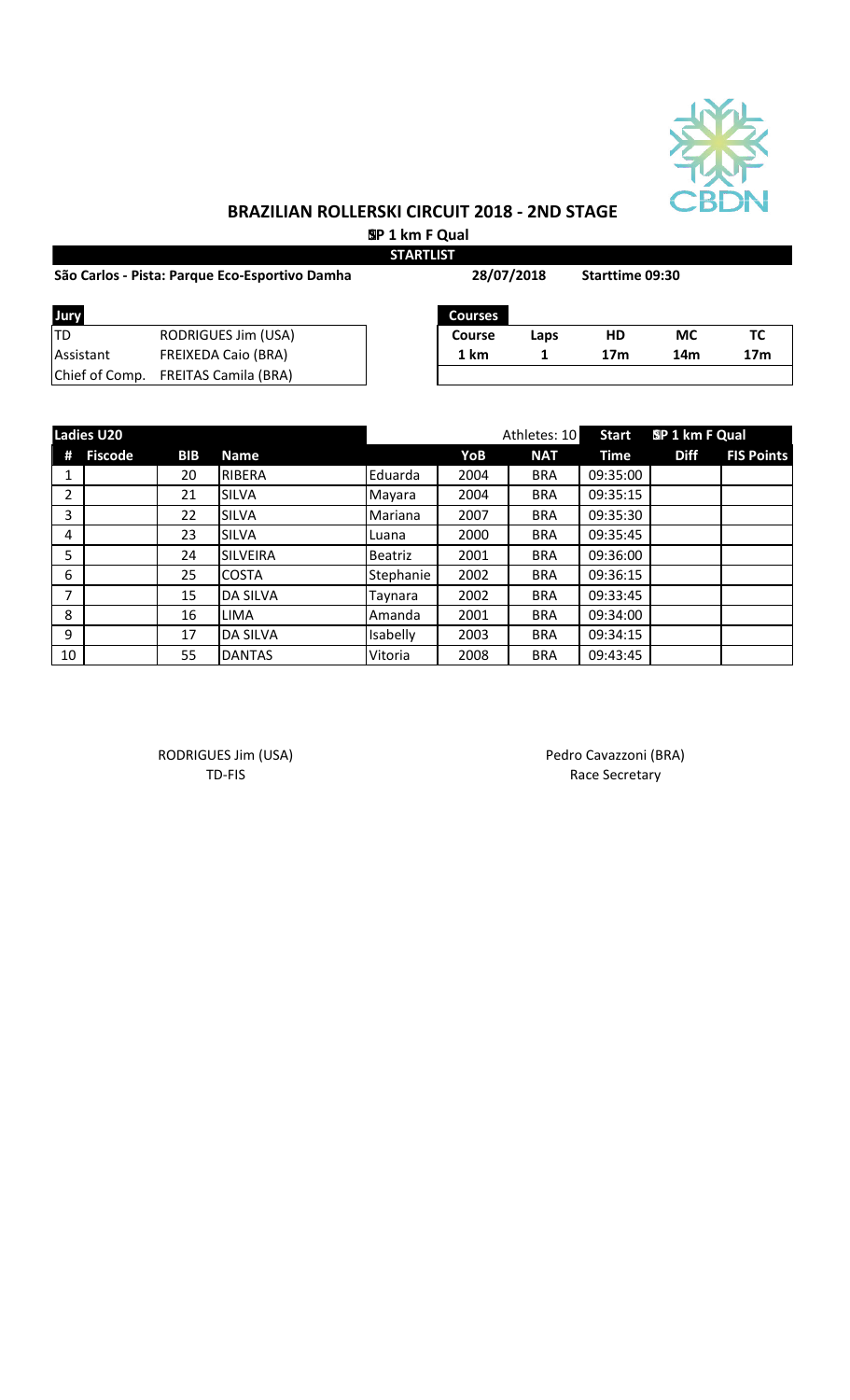

**SP 1 km F Qual RESULT LIST**

|           | São Carlos - Pista: Parque Eco-Esportivo Damha |                | 28/07/2018 |                 | <b>Starttime 09:30</b> | Endtime 11:30 |  |
|-----------|------------------------------------------------|----------------|------------|-----------------|------------------------|---------------|--|
| Jury      |                                                | <b>Courses</b> |            |                 |                        |               |  |
| TD        | RODRIGUES Jim (USA)                            | <b>Course</b>  | Laps       | НD              | МC                     | тс            |  |
| Assistant | <b>FREIXEDA Caio (BRA)</b>                     | 1 km           |            | 17 <sub>m</sub> | 14m                    | 17m           |  |

 $\overline{\phantom{a}}$ 

| <b>Courses</b> |      |                 |     |                 |
|----------------|------|-----------------|-----|-----------------|
| Course         | Laps | HD              | МC  | ТC              |
| 1 km           |      | 17 <sub>m</sub> | 14m | 17 <sub>m</sub> |
|                |      |                 |     |                 |

#### **Weather**

| Weather      | Air Temp. Begin Air Temp. End |     |
|--------------|-------------------------------|-----|
| <b>Sunny</b> | 22º                           | 24º |

Chief of Comp. FREITAS Camila (BRA)

|    | <b>Ladies U20</b> |     |                 |                |      | Athletes: 10 |            | SP 1 km F Qual |               |
|----|-------------------|-----|-----------------|----------------|------|--------------|------------|----------------|---------------|
| Ħ  | <b>Fiscode</b>    | BIB | <b>Name</b>     |                | YoB  | <b>NAT</b>   | Time       | <b>Diff</b>    | <b>Points</b> |
|    |                   | 20  | <b>RIBERA</b>   | Eduarda        | 2004 | <b>BRA</b>   | 0:02:30,99 |                |               |
| 2  |                   | 21  | <b>SILVA</b>    | Mayara         | 2004 | <b>BRA</b>   | 0:02:35,42 | 0:00:04,4      |               |
| 3  |                   | 16  | <b>DA SILVA</b> | Taynara        | 2002 | <b>BRA</b>   | 0:02:40,75 | 0:00:09,8      |               |
| 4  |                   | 17  | <b>LIMA</b>     | Amanda         | 2001 | <b>BRA</b>   | 0:02:41,45 | 0:00:10,5      |               |
| 5  |                   | 18  | <b>DA SILVA</b> | Isabelly       | 2003 | <b>BRA</b>   | 0:02:58,14 | 0:00:27,2      |               |
| 6  |                   | 22  | <b>SILVA</b>    | Mariana        | 2007 | <b>BRA</b>   | 0:03:07,54 | 0:00:36,6      |               |
| 7  |                   | 23  | <b>SILVA</b>    | Luana          | 2000 | <b>BRA</b>   | 0:03:25,07 | 0:00:54,1      |               |
| 8  |                   | 24  | <b>SILVEIRA</b> | <b>Beatriz</b> | 2001 | <b>BRA</b>   | 0:03:33,71 | 0:01:02,7      |               |
| 9  |                   | 55  | <b>DANTAS</b>   | Vitoria        | 2008 | <b>BRA</b>   | 0:03:39,30 | 0:01:08,3      |               |
| 10 |                   | 25  | <b>COSTA</b>    | Stephanie      | 2002 | <b>BRA</b>   | 0:04:24,06 | 0:01:53,1      |               |

RODRIGUES Jim (USA) Pedro Cavazzoni (BRA)

TD-FIS Race Secretary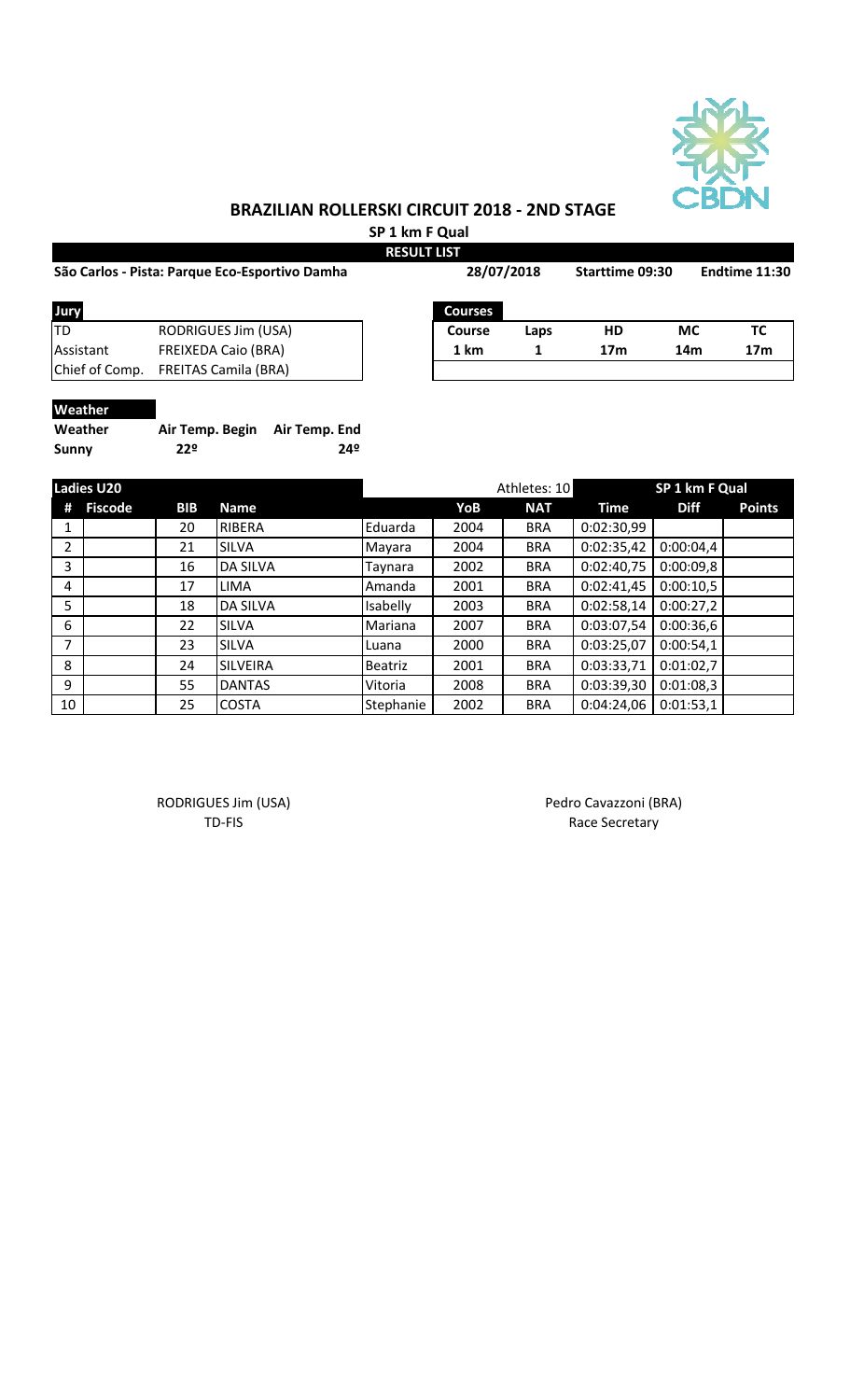

 **SP 1 km F Final RESULT LIST**

**São Carlos - Pista: Parque Eco-Esportivo Damha Starttime 09:30 Endtime 11:30 28/07/2018**

**FINAL A**

| Heat #9 |     |                      |      |  |  |  |  |
|---------|-----|----------------------|------|--|--|--|--|
| Pos     | Bib | Name                 | Rank |  |  |  |  |
|         | 22  | <b>SILVA Mariana</b> |      |  |  |  |  |
|         | 20  | RIBERA Eduarda       |      |  |  |  |  |
| κ       | 21  | <b>SILVA Mayara</b>  |      |  |  |  |  |
|         | 16  | DA SILVA Taynara     |      |  |  |  |  |
|         | 17  | LIMA Amanda          |      |  |  |  |  |
|         | 18  | DA SILVA Isabelly    |      |  |  |  |  |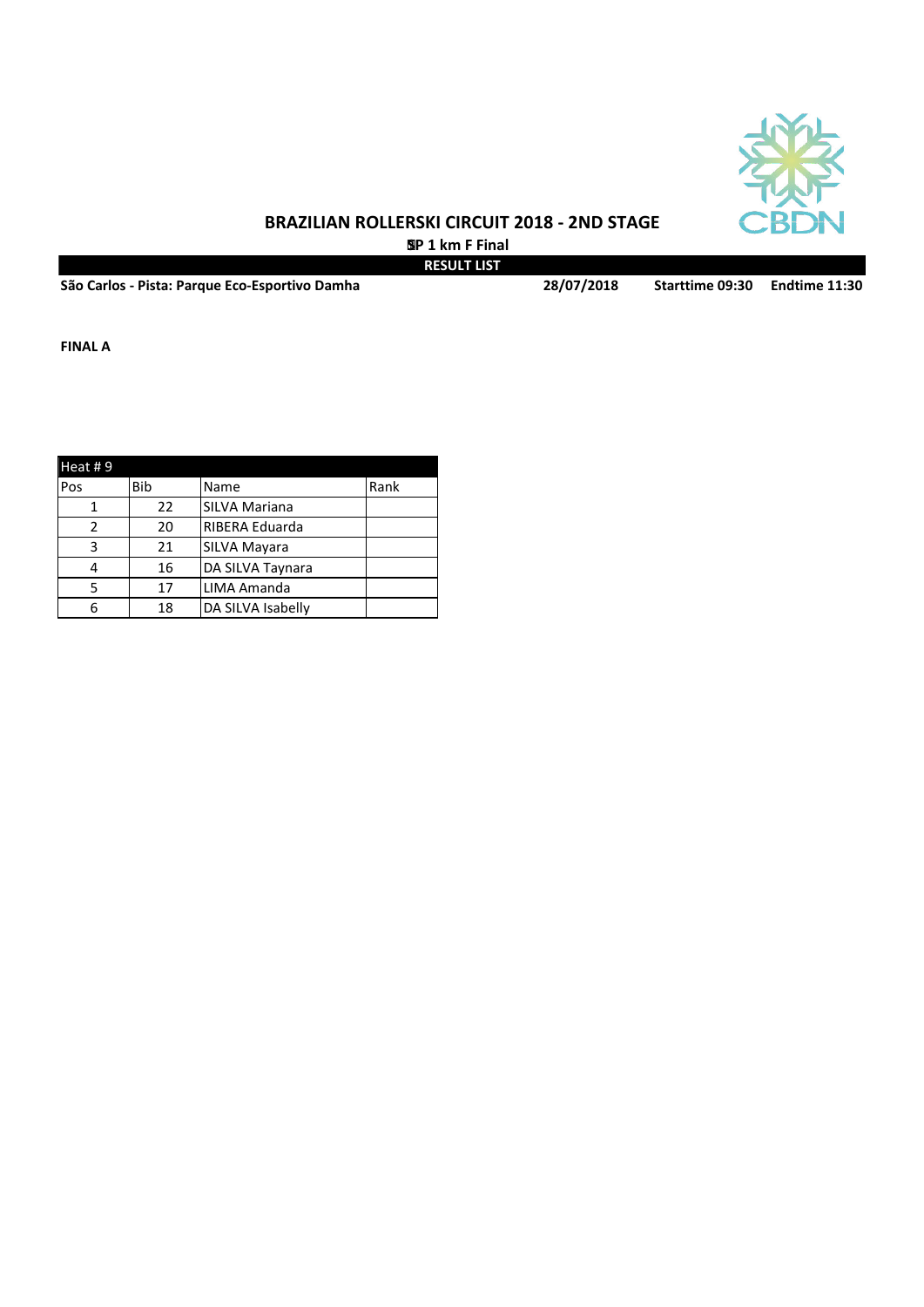

**SP 1 km F Final RESULT LIST**

**São Carlos - Pista: Parque Eco-Esportivo Damha Starttime 09:30 Endtime 11:30**

**28/07/2018**

**FINAL A**

| Heat #9    |     |                      |      |
|------------|-----|----------------------|------|
| <b>Pos</b> | Bib | Name                 | Rank |
|            | 20  | RIBERA Eduarda       |      |
| ς          | 21  | SILVA Mayara         |      |
|            | 16  | DA SILVA Taynara     |      |
|            | 17  | LIMA Amanda          |      |
|            | 18  | DA SILVA Isabelly    |      |
|            | 22  | <b>SILVA Mariana</b> |      |